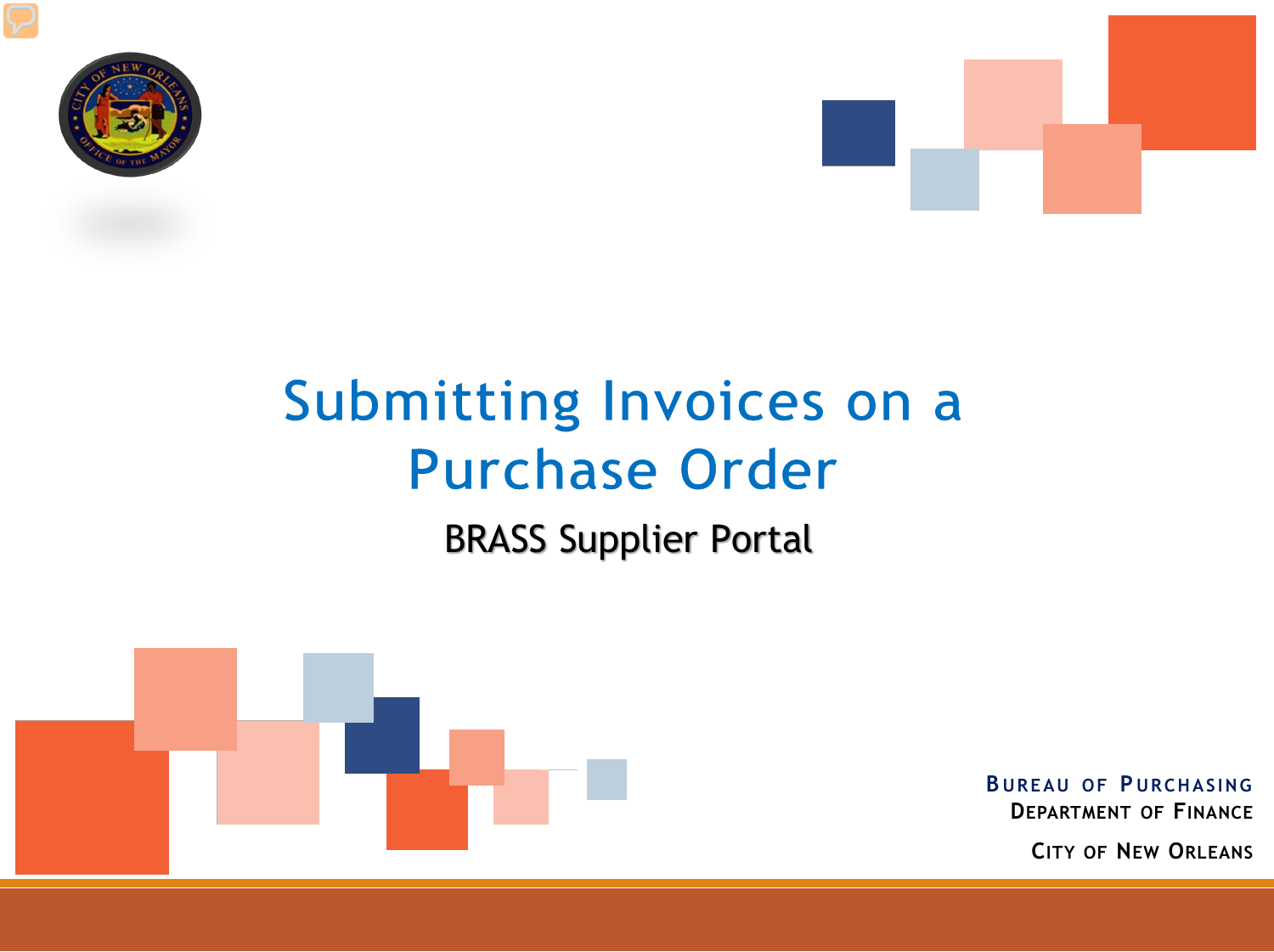Navigate to Nola.gov, then use the scroll bar to scroll to the *Most Requested Services.*

| <b>SAR CITY OF NEW ORLEANS</b> | Text size $\left  \frac{1}{2} \right  =$<br>G Select Language   W |
|--------------------------------|-------------------------------------------------------------------|
|                                |                                                                   |
|                                |                                                                   |
|                                |                                                                   |
|                                |                                                                   |
|                                |                                                                   |
|                                |                                                                   |
|                                |                                                                   |
|                                |                                                                   |
|                                |                                                                   |
|                                |                                                                   |
|                                |                                                                   |
|                                |                                                                   |
|                                |                                                                   |
|                                |                                                                   |
|                                |                                                                   |
|                                |                                                                   |
|                                |                                                                   |
|                                |                                                                   |
|                                |                                                                   |
|                                |                                                                   |
|                                |                                                                   |
|                                |                                                                   |
|                                |                                                                   |
|                                |                                                                   |
|                                |                                                                   |
|                                | Drag scroll bar down                                              |
|                                |                                                                   |
|                                |                                                                   |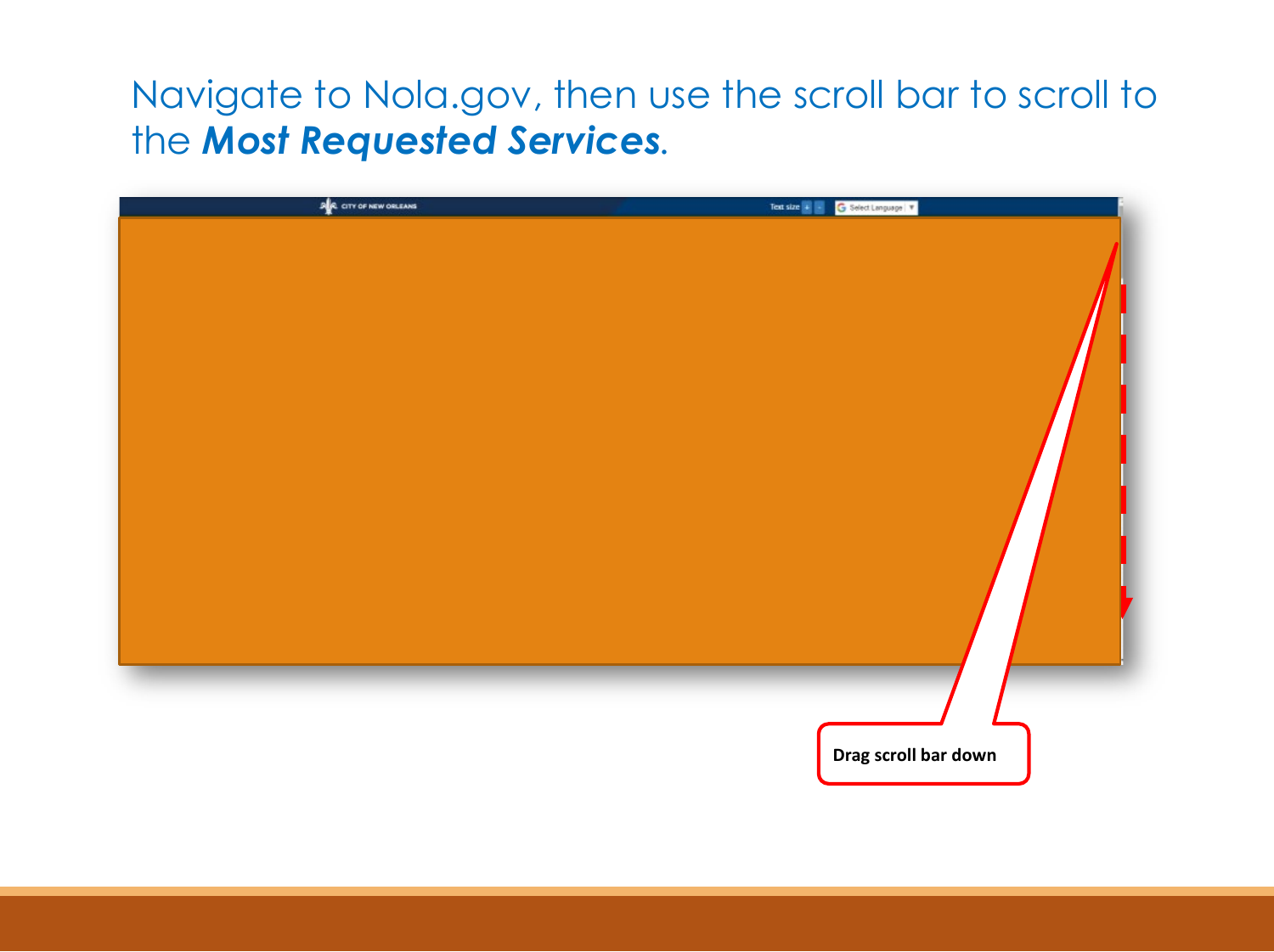# Click *BRASS Supplier Portal.*

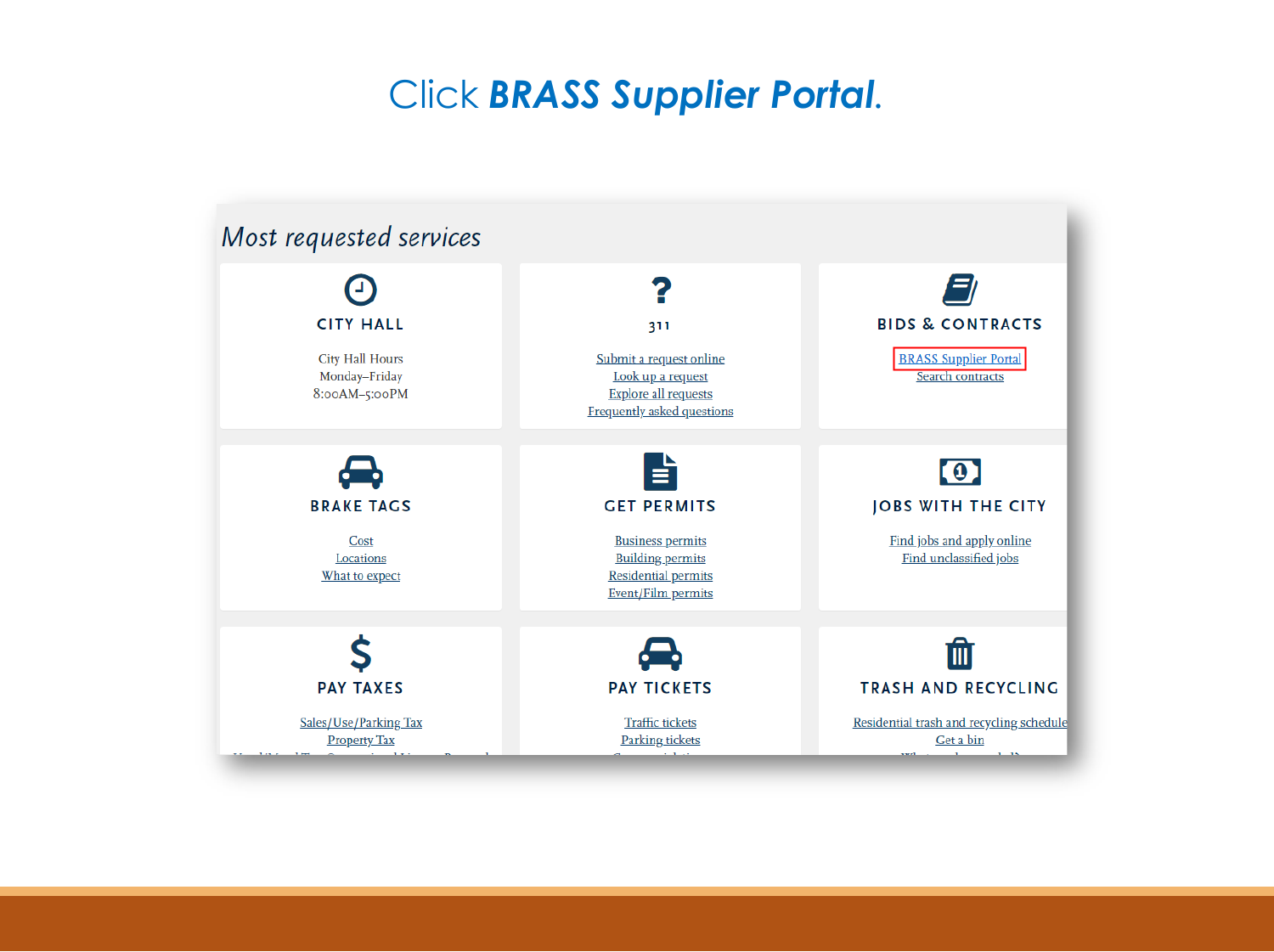# Enter your login information, then click *Login*

| infor                                                         |  |
|---------------------------------------------------------------|--|
| User Name <sup>*</sup>                                        |  |
|                                                               |  |
| Password <sup>*</sup>                                         |  |
| Login                                                         |  |
| Register a new userForgot your password?                      |  |
| Copyright @ 2017 Infor. All rights reserved.<br>www.infor.com |  |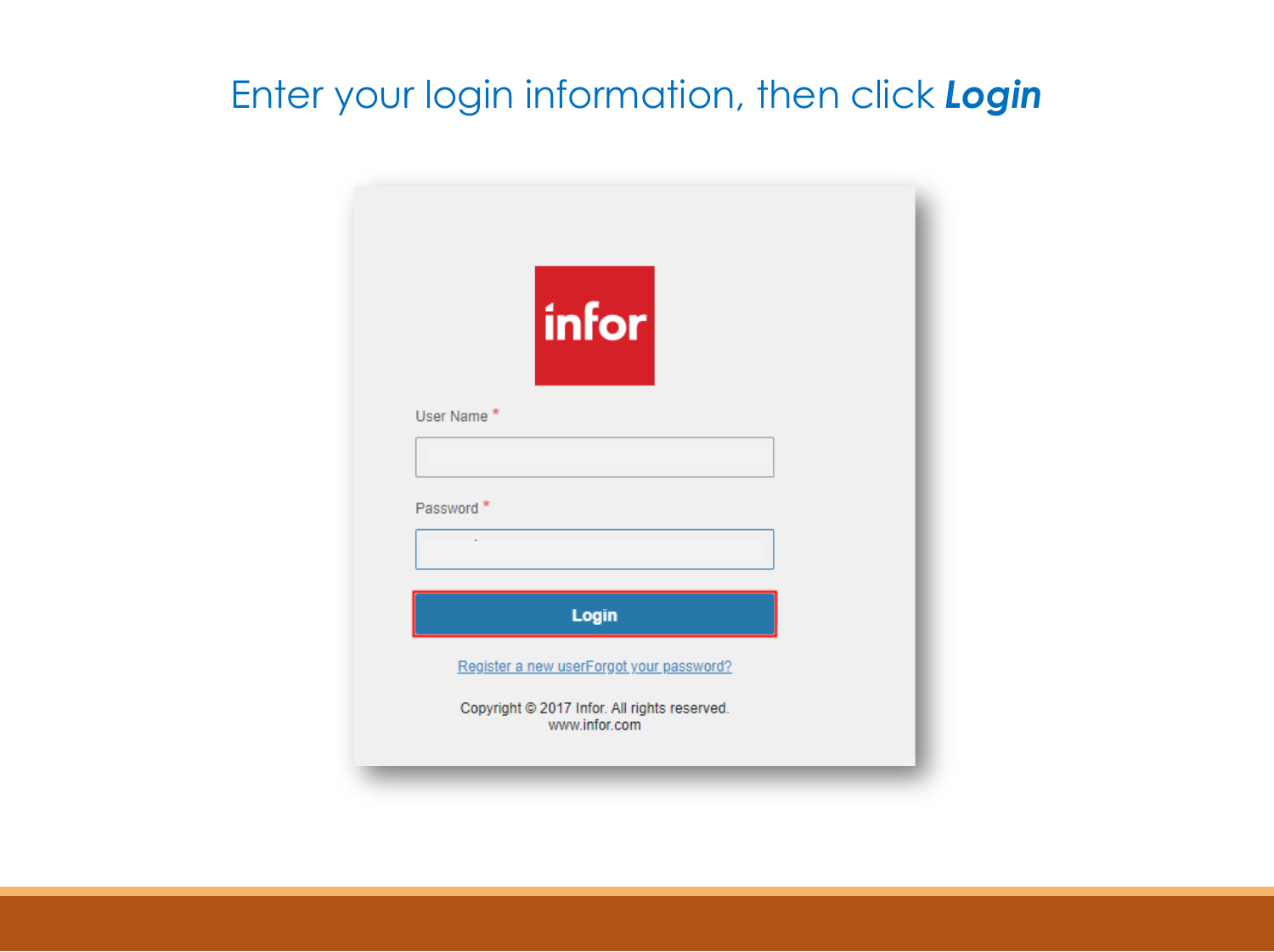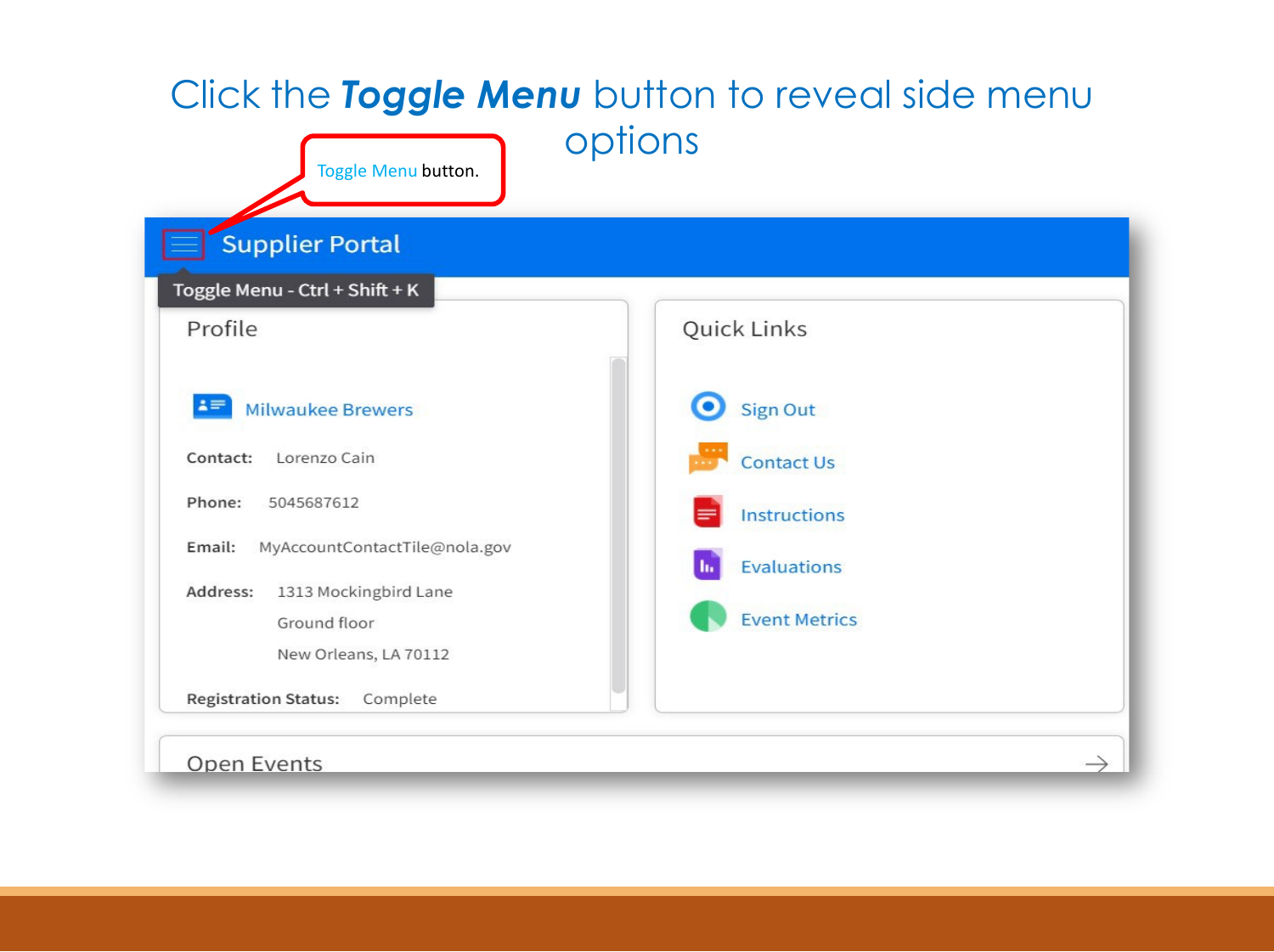# Click *Order Management*

| Lorenzo Cain<br>$\Leftrightarrow$ $\Leftrightarrow$ $\Box$ $\boxtimes$<br>邑 | Profile                                                         |
|-----------------------------------------------------------------------------|-----------------------------------------------------------------|
| Search<br>Ω                                                                 | 17<br><b>Milwaukee Brewers</b>                                  |
| Home                                                                        | Lorenzo Cain<br>Contact:                                        |
| <b>Events</b>                                                               | Phone:<br>5045687612<br>Email:<br>MyAccountContactTile@nola.gov |
| My Responses                                                                | Address:<br>1313 Mockingbird Lane                               |
| Contracts<br>÷                                                              | Ground floor<br>New Orleans, LA 70112                           |
| <b>Order Management</b><br>$^{+}$                                           | <b>Registration Status:</b><br>Complete                         |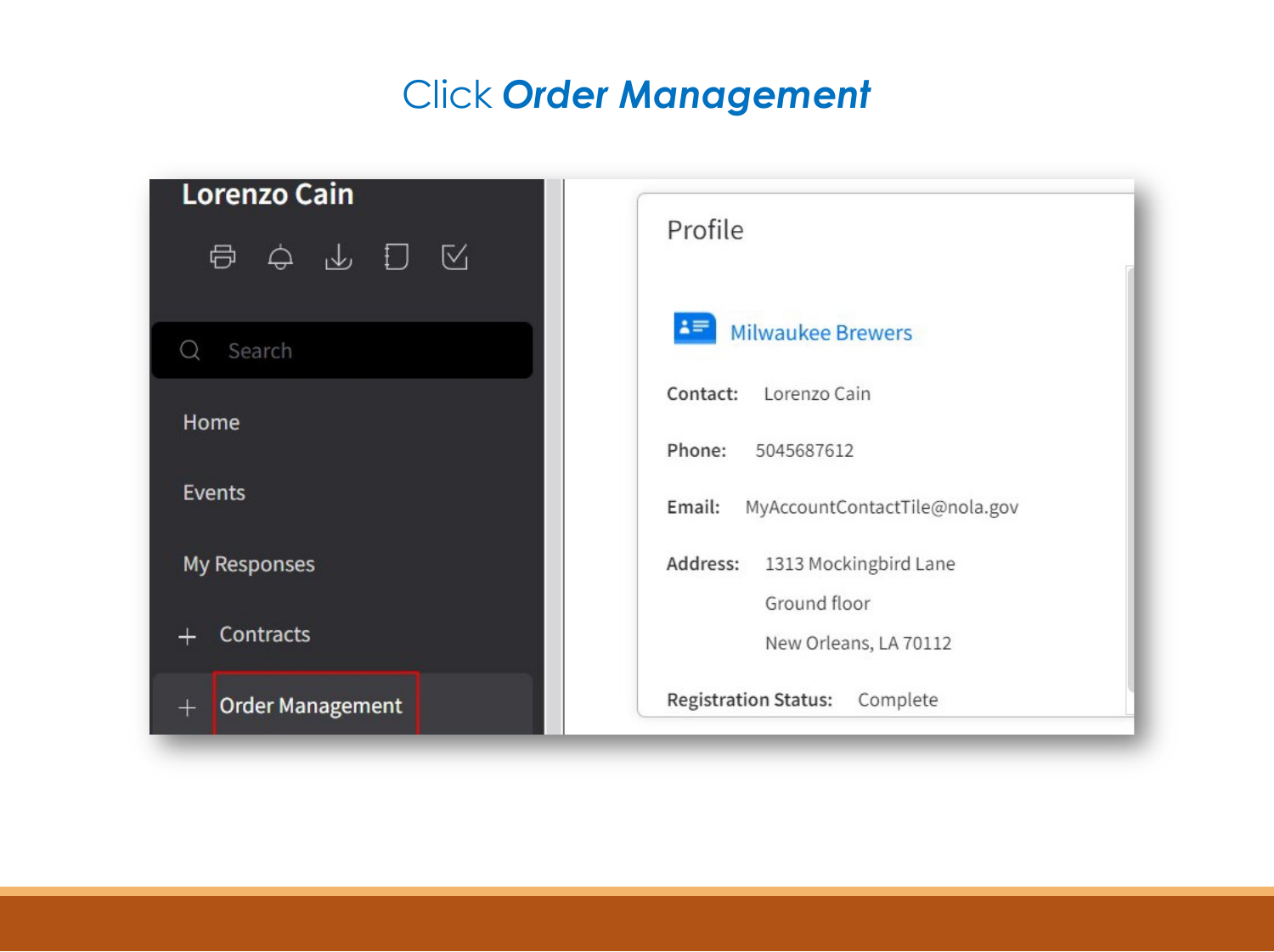#### Click *Create Invoice*

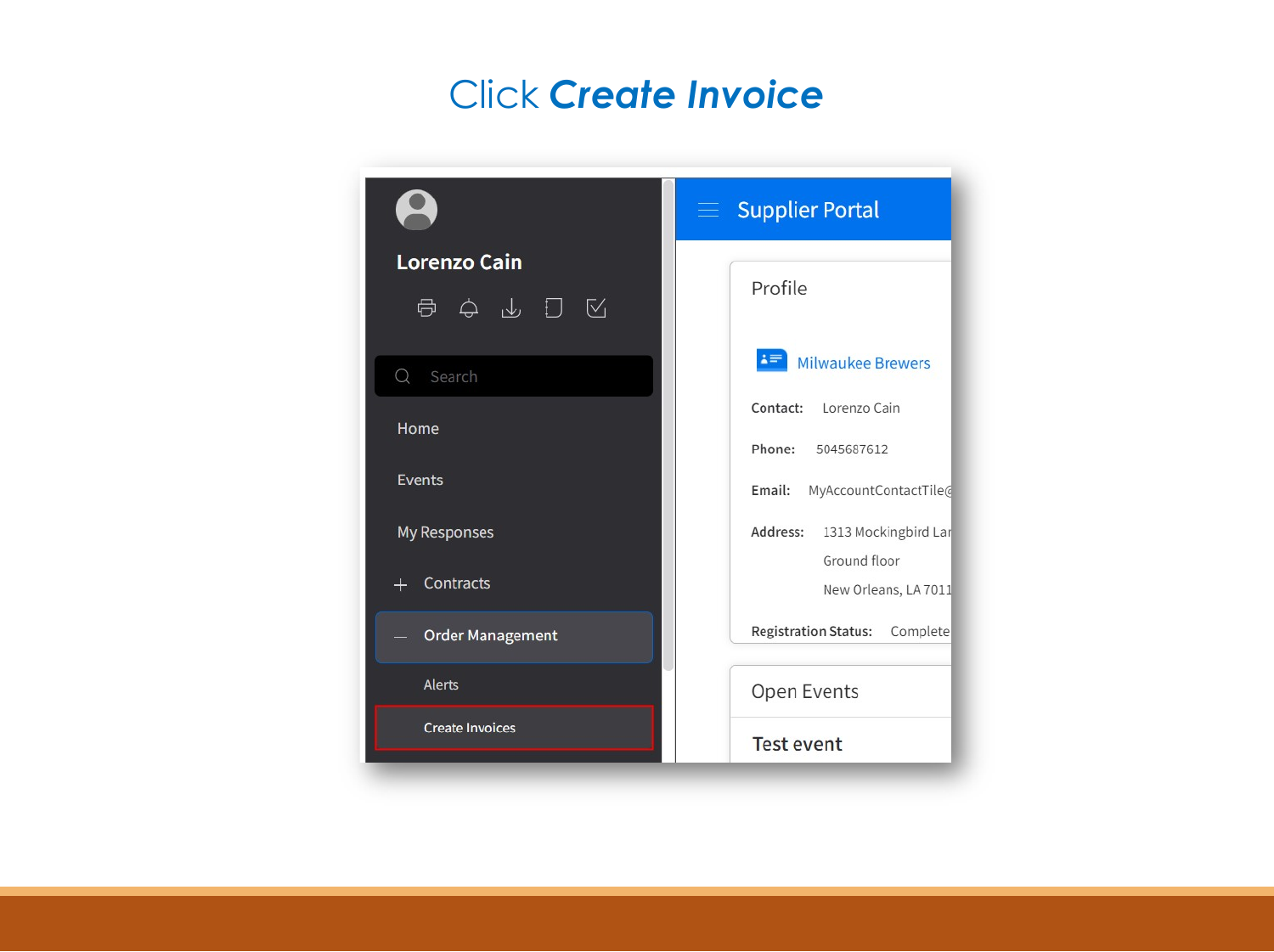# Click *PO Match*

| $\equiv$ Create Invoice |                                                                                              |
|-------------------------|----------------------------------------------------------------------------------------------|
| <b>Invoice Entry</b>    | <b>Invoice Entry</b>                                                                         |
| Submit Invoice          | * Select The Type Of Invoice You Will Be Creating<br>○ Expense ○ PO Match ○ Service Contract |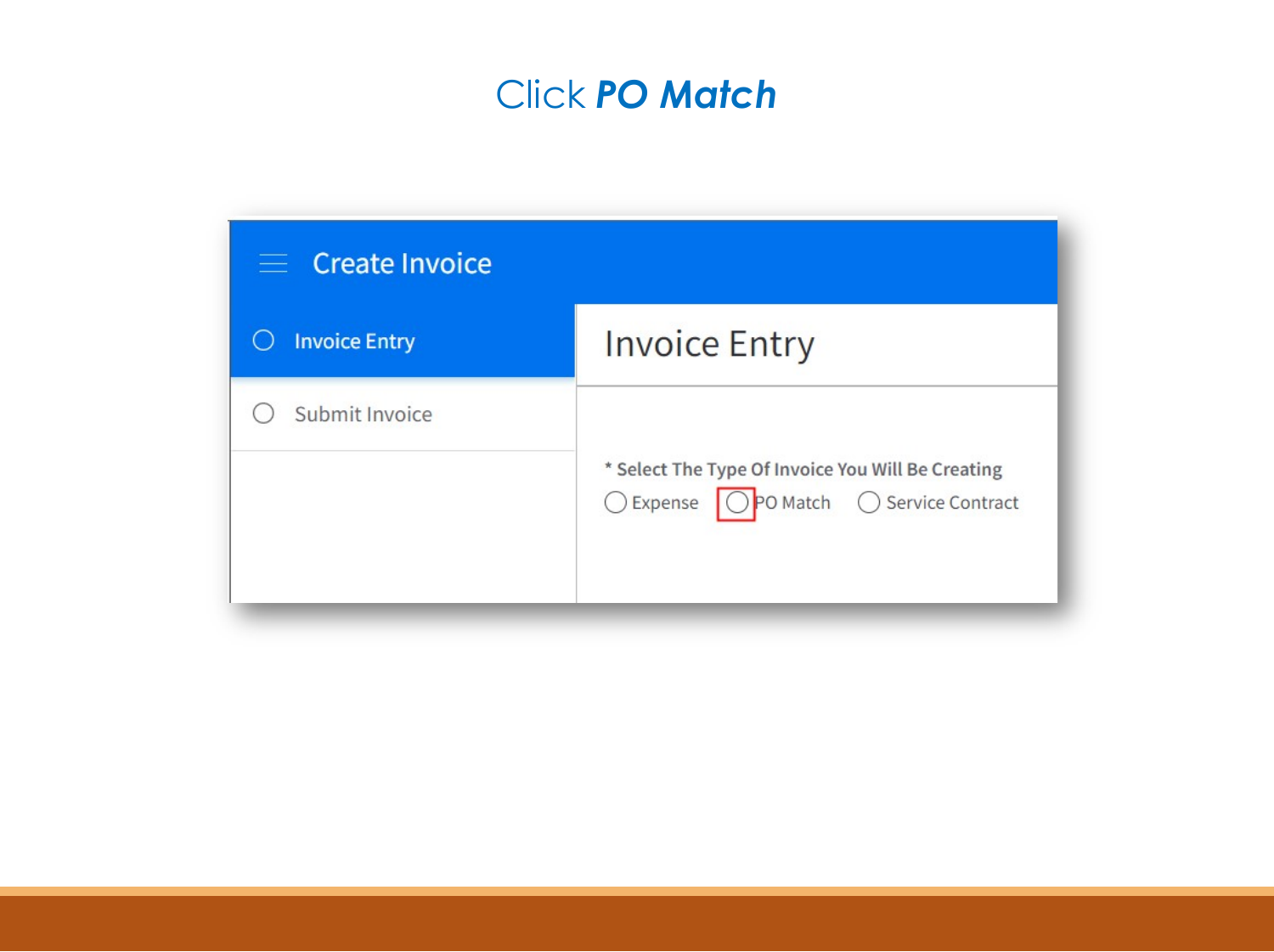#### Complete the *Invoice Entry* page

| <b>Invoice Entry</b>                                                                                          |
|---------------------------------------------------------------------------------------------------------------|
|                                                                                                               |
| Company <sup>*</sup>                                                                                          |
| Q=<br>100                                                                                                     |
| <b>Invoice Number</b>                                                                                         |
| <b>Enter your invoice number</b>                                                                              |
| <b>Purchase Order</b>                                                                                         |
| <b>Click the Purchase Order look-up button to select</b><br>Q=<br>your PO. DO NOT type in the PO number       |
| Select To Create Details For All Open PO Lines; Otherwise, You Will Be Asked To Select Which Lines To Invoice |
| Description                                                                                                   |
|                                                                                                               |
| <b>Enter a description for your invoice</b>                                                                   |
| <b>Invoice Date</b>                                                                                           |
| Ӫ<br><b>Enter your invoice date</b>                                                                           |
| Due Date                                                                                                      |
| Ħ                                                                                                             |
|                                                                                                               |
| If entered, due date will be used instead of terms agreements                                                 |
| <b>Invoice Amount</b>                                                                                         |
| <b>Enter your invoice amount</b>                                                                              |

**Note:** It is crucial that you **select** your PO. **Do not** type it.

If you enter your PO manually, the system will not link your invoice to the correct purchase order, and our Accounts Payable team will not be able to see your invoice. This means your payment will be delayed.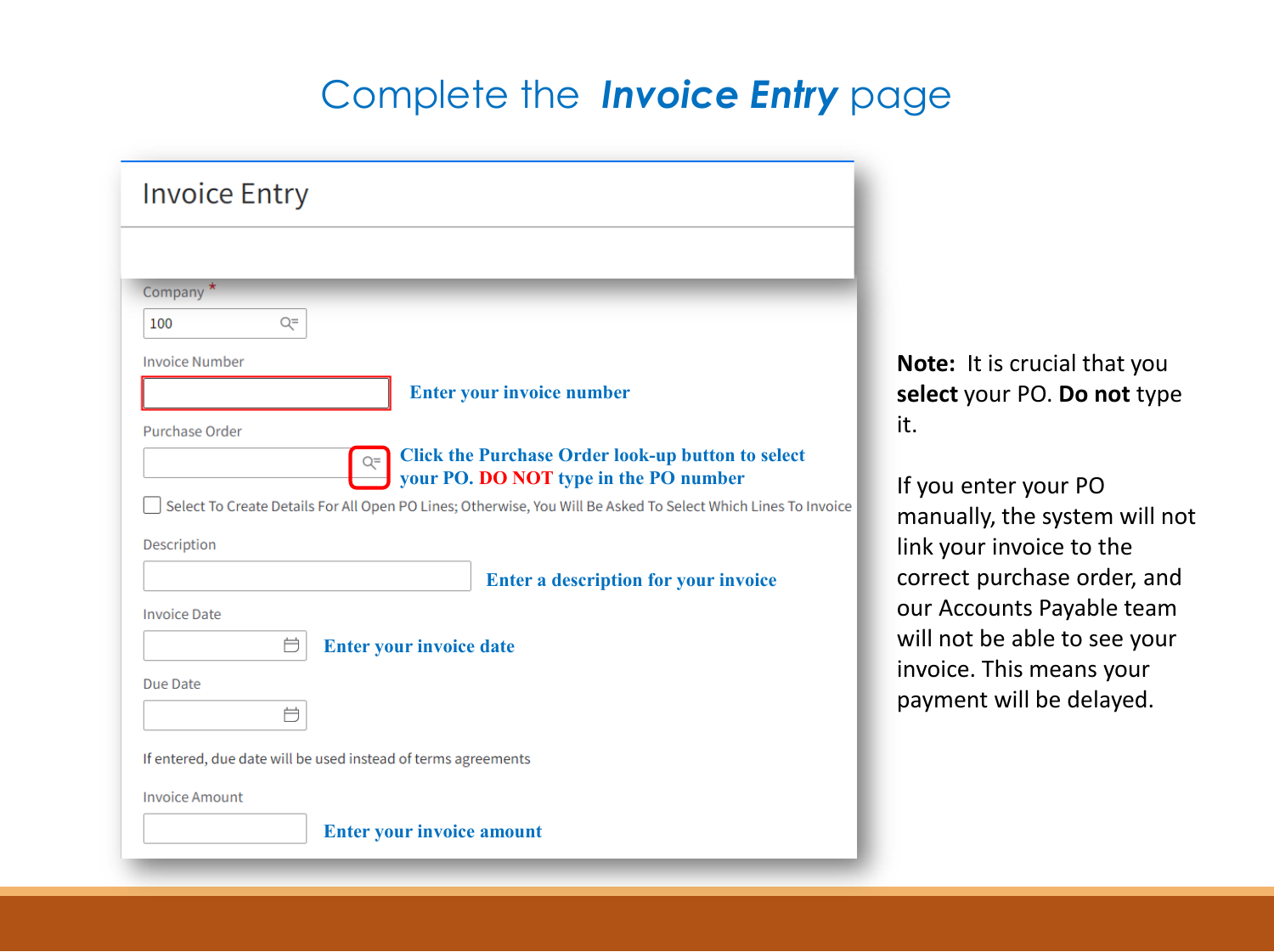# Attach an image of your invoice

| <b>Invoice Entry</b>                                                                     |                                                                                                                                           |
|------------------------------------------------------------------------------------------|-------------------------------------------------------------------------------------------------------------------------------------------|
| <b>Invoice Amount</b><br>100.00<br>Attach a scanned copy of the invoice<br>Invoice Image | <b>Your submittal must include</b><br>a copy of your invoice.<br><b>Click the folder to find and</b><br>select a copy of your<br>invoice. |
| Optionally attach a scanned proof of delivery document<br>Proof Of Delivery              |                                                                                                                                           |

**Click Next, after attaching a copy of your invoice.**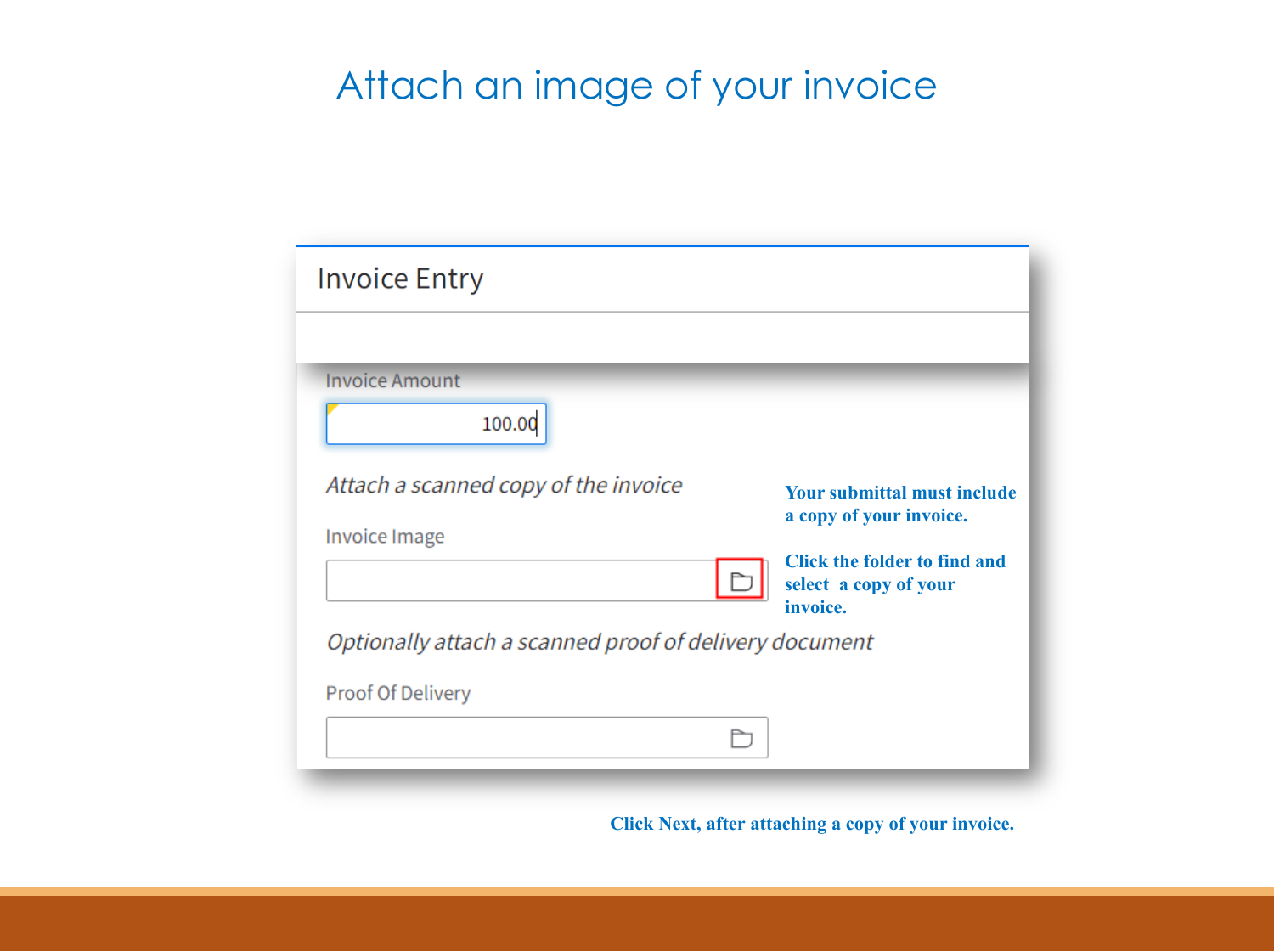#### Click the **Create Detail From PO Line** icon to select lines from your PO

| To add a line, use Create Detail.If making changes to a line, click the Save bunder Create Detail From PO Line<br>hade. |                    |                         |          |                                     |  |                  |                           |          |
|-------------------------------------------------------------------------------------------------------------------------|--------------------|-------------------------|----------|-------------------------------------|--|------------------|---------------------------|----------|
| <b>Invoice Details</b>                                                                                                  |                    |                         |          | $\equiv$ Create Detail From PO Line |  | $\Box$ Save      | Delete                    | $\cdots$ |
|                                                                                                                         | <b>Vendor Item</b> | <b>Item Description</b> | Quantity | <b>UOM</b>                          |  | <b>Unit Cost</b> | <b>Total Functional A</b> |          |
|                                                                                                                         |                    |                         |          |                                     |  |                  |                           |          |
|                                                                                                                         |                    |                         |          |                                     |  |                  |                           |          |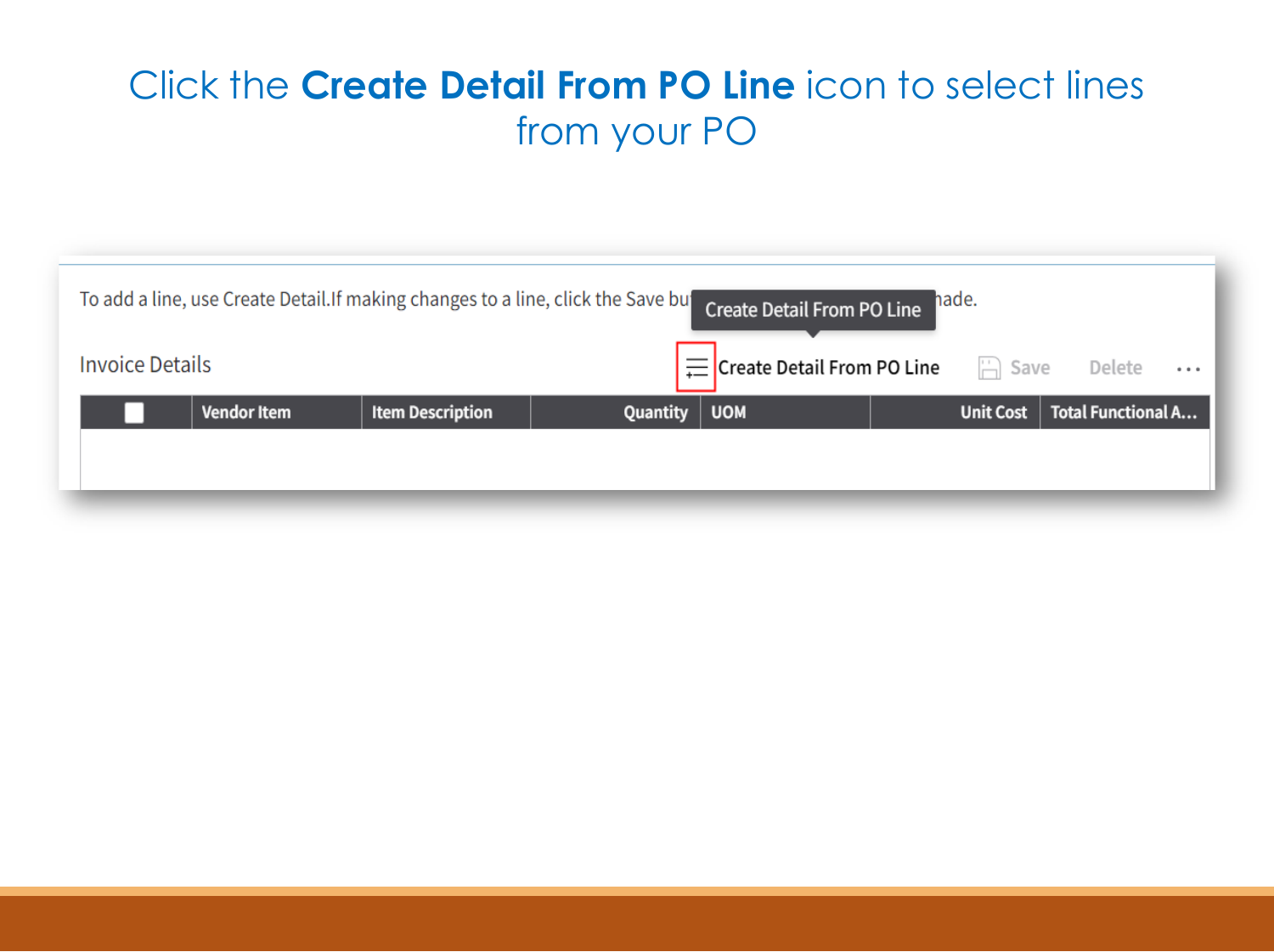#### Check boxes to select lines from your PO

| Select |                                            |      |                    |                                |            |                            |                  |                       |            |
|--------|--------------------------------------------|------|--------------------|--------------------------------|------------|----------------------------|------------------|-----------------------|------------|
|        | Available Purchase Order Lines             |      |                    |                                |            |                            |                  |                       | $\cdots$   |
|        | Purchase Order Line <sup>4</sup>           | Item | <b>Description</b> | <b>Vendor Item</b>             | <b>UOM</b> | <b>Quantity To Invoice</b> | <b>Unit Cost</b> | <b>PO Line Amount</b> |            |
|        |                                            | 1100 | Item               | 1100                           | EA         | 2.00                       | 99.99000         | 199.98000             | <b>USD</b> |
|        | 2                                          | 1100 | Item               | 1100                           | EA         | 101.00                     | 99.99000         | 10,098.99000          | USD        |
|        |                                            |      |                    |                                |            |                            |                  |                       |            |
|        |                                            |      |                    | $K \leftarrow A \rightarrow M$ |            |                            |                  |                       | $20 -$     |
|        |                                            |      |                    |                                |            |                            |                  |                       |            |
|        | Close<br><b>Create Detail From PO Line</b> |      |                    |                                |            |                            |                  |                       |            |

Click **Create Detail From PO Line** after selecting your lines. Click **Close** when you are done, then click **Next.**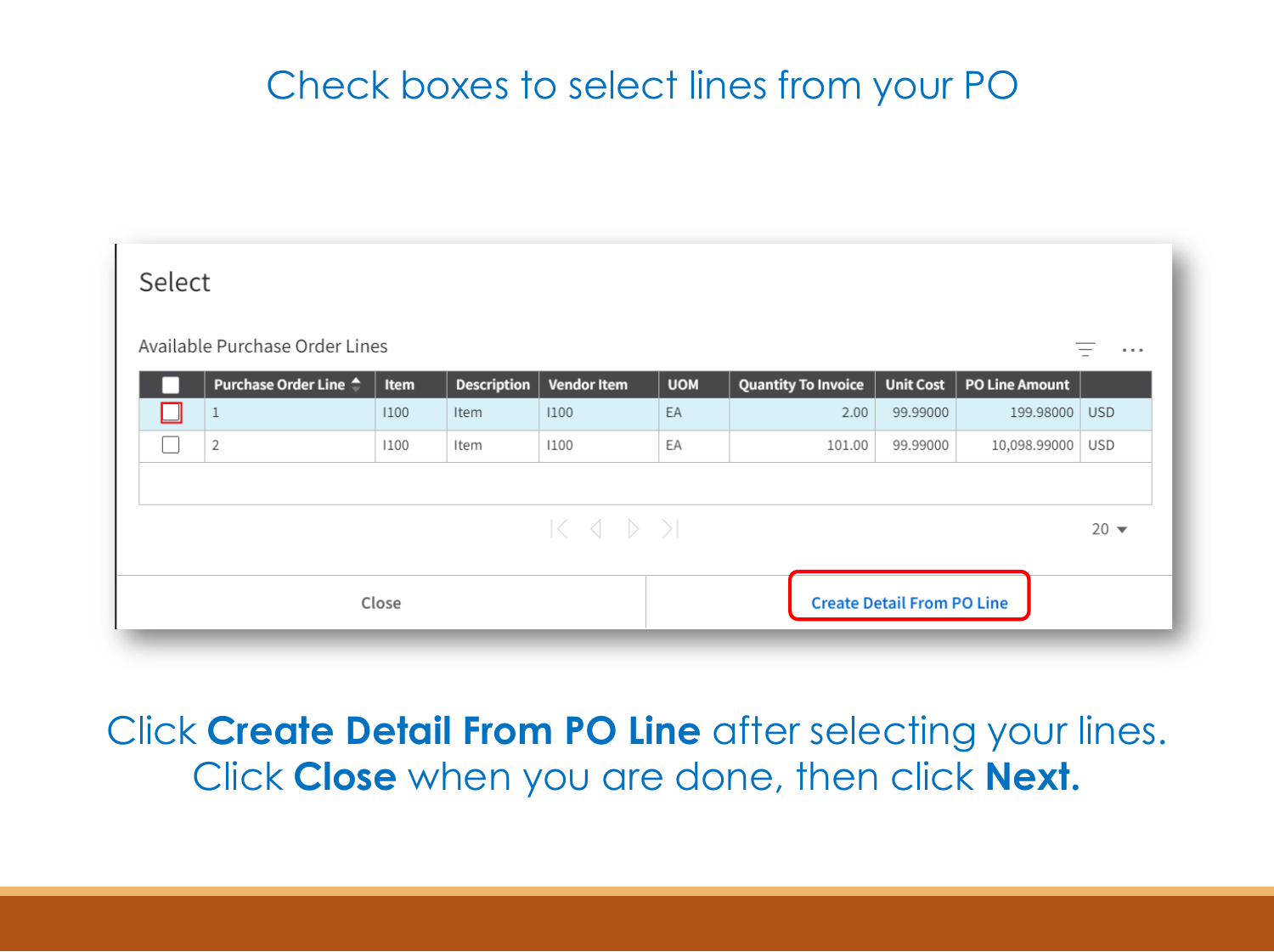# Click **View Invoice** tor review your invoice before submitting.

| <b>Purchase Order Line</b><br>Information | Company<br>100<br><b>NOLA AP Company</b>                                                                                                                    |
|-------------------------------------------|-------------------------------------------------------------------------------------------------------------------------------------------------------------|
| <b>Submit Invoice</b>                     | <b>Invoice Number</b><br><b>TRN1234</b><br><b>Invoice Amount</b><br>100.00<br>Click the Submit button to submit this Invoice immediately.                   |
|                                           | <b>Submit</b><br>Click the link below to view the invoice<br><b>View Invoice</b><br>The invoice can also be viewed any time in manage self created invoices |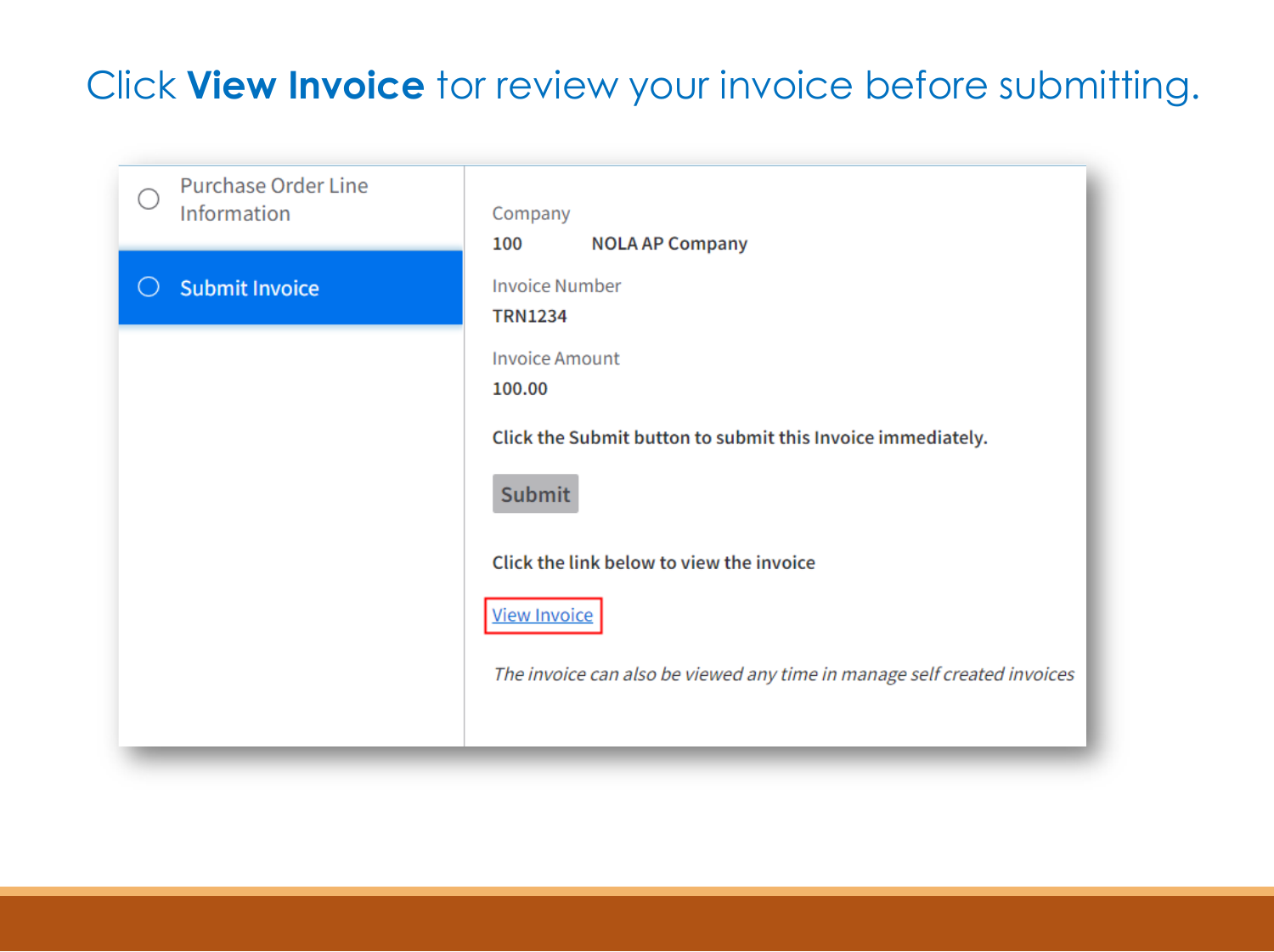#### The **Invoice Information Main** tab displays. Click **PO Detail** to review your invoice details.

| $\equiv$ Invoice Information |                                                                                                                                                                                                                                                                                                   |
|------------------------------|---------------------------------------------------------------------------------------------------------------------------------------------------------------------------------------------------------------------------------------------------------------------------------------------------|
| Main<br>PO Detail            | <b>General Information</b><br>Company<br>100<br><b>NOLA AP Company</b><br>Vendor<br><b>Milwaukee Brewers</b><br>5803<br>Invoice<br>Invoice has not been submitted<br><b>TRN1234</b><br><b>Invoice Date</b><br>Due Date<br>12/10/2021<br>1/9/2022<br><b>Invoice Amount</b><br>100.00<br><b>USD</b> |